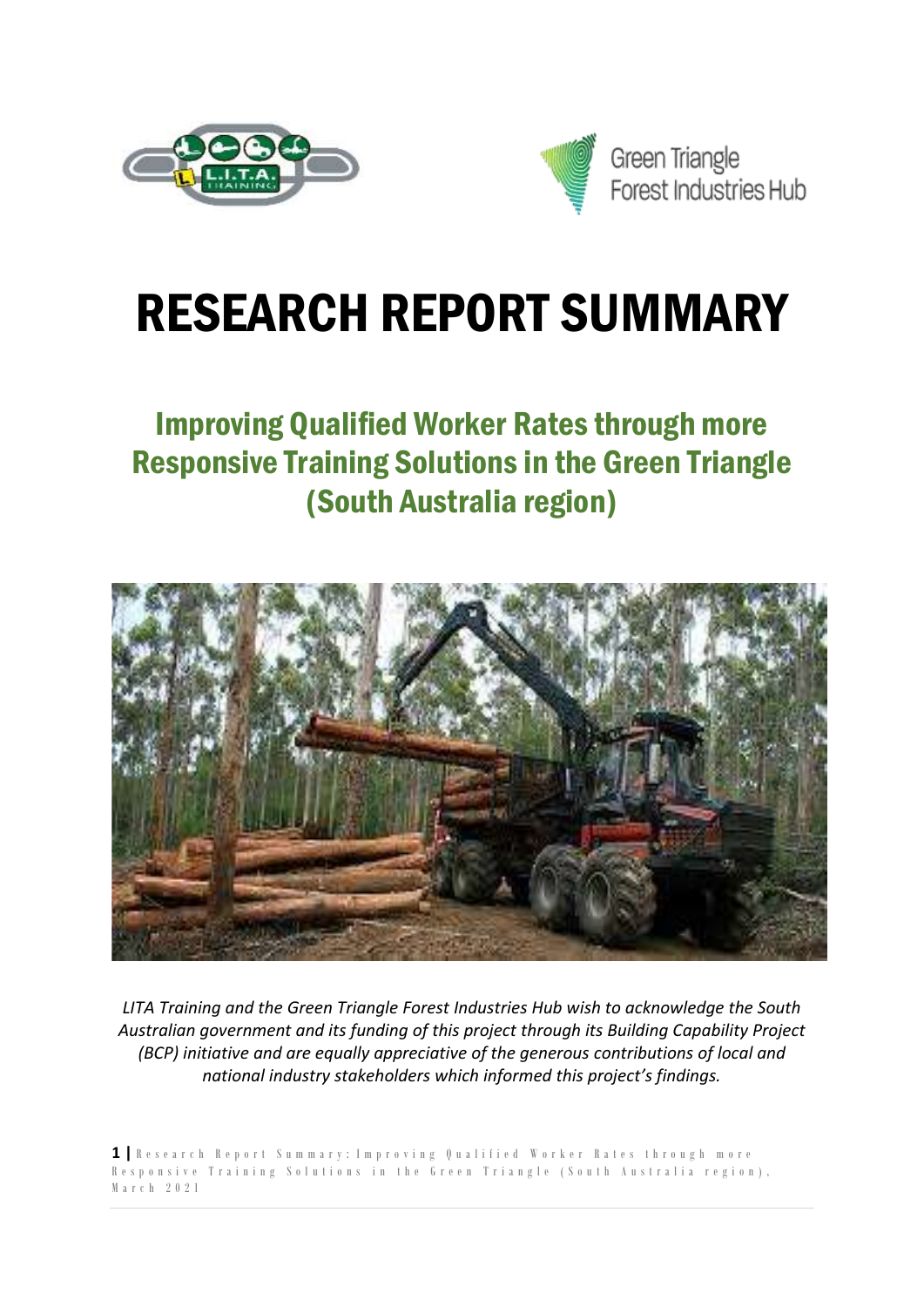Course non-completion is a complex issue encompassing factors that are both in and out of a training provider's control. Nevertheless, course non-completion is a cost to the individual, their employer and the training provider whilst also having implications for the meeting of state and national vocational education and training (VET) attainment targets. With the retention rates of those enrolling in Forest and Wood Product (FWP) Certificate III qualifications slipping within the Green Triangle (South Australia region), this research project sought to both detect the causes as well as to identify alternative training solutions that might better service the local forestry industry's immediate and emerging skill demands of its workforce. This was explored through a range of research methodologies including interviewing 11 local CEOs and senior Managers from prominent forestry companies as well as an extensive literature review.

With concerns about the forest harvesting industry's mortality and injury rates, ensuring that forestry operators are consistently skilled to a national standard as accredited through the national Australian Qualification Framework (AQF) is considered as critical. However, the research discovered that forestry employers were, in the main, preferring to use non-accredited training unless required by regulatory or licencing obligations. This project highlighted the fragile situation faced by training providers in educating local forestry industry of the importance of national accreditation as the quality skills benchmark and the extended role that training providers, in liaison with their local Forest Industry Hubs, must play in changing employers' understandings of the value of a nationally qualified workforce. Pleasingly, the 'leg work' has already commenced with several industry selfregulated initiatives leading the way, such as the Australian Forest Products Association (AFPA) and the Australian Forest Contractors Association (AFCA) *Safe and Skilled Essential Training Standards* program, the CFMEU's *Skills Passport* and company specific procurement requirements of its contractors.

Alongside this industry educative strategy, to both continue to attract but more importantly retain students, the project's research identified that it is timely that training providers review their existing FWP training products and services against a quality scorecard of:

- currency and relevance, and
- flexibility and accessibility.

The research overwhelmingly affirmed that companies want a direct synergy between training programs on offer and their workforce's specific training needs. The project also identified that industry wants to engage in 'shorter and sharper' training bursts to address immediate requirements of a specific job role, such as for operating a harvester or forwarder. Research recommendations encourage training providers to consider:

- adding shorter accredited skill sets to the training provider's scope of registration and informing of pathways towards full accreditation through completion of several skill sets
- offering more efficient recognition of prior learning (RPL) services, where non-accredited courses could be recognised alongside their experiences, with the individual only required to complete gap training to address any identified deficits, and
- reviewing and rolling common competencies together from relevant units, reducing the required learning time by eliminating duplication.

It was identified that the region could be better serviced with a wider range of accredited training, which aligns to the skill needs shared by the interviewed CEOs and senior Managers, including for team leader and managerial levels. This strategy could lift student retention rates through the

```
2 | R e s e a r c h R e p o r t S u m m a r y : I m p r o v i n g Q u a l i f i e d W o r k e r R a t e s t h r o u g h m o r e 
Responsive Training Solutions in the Green Triangle (South Australia region),
M a r c h 2 0 2 1
```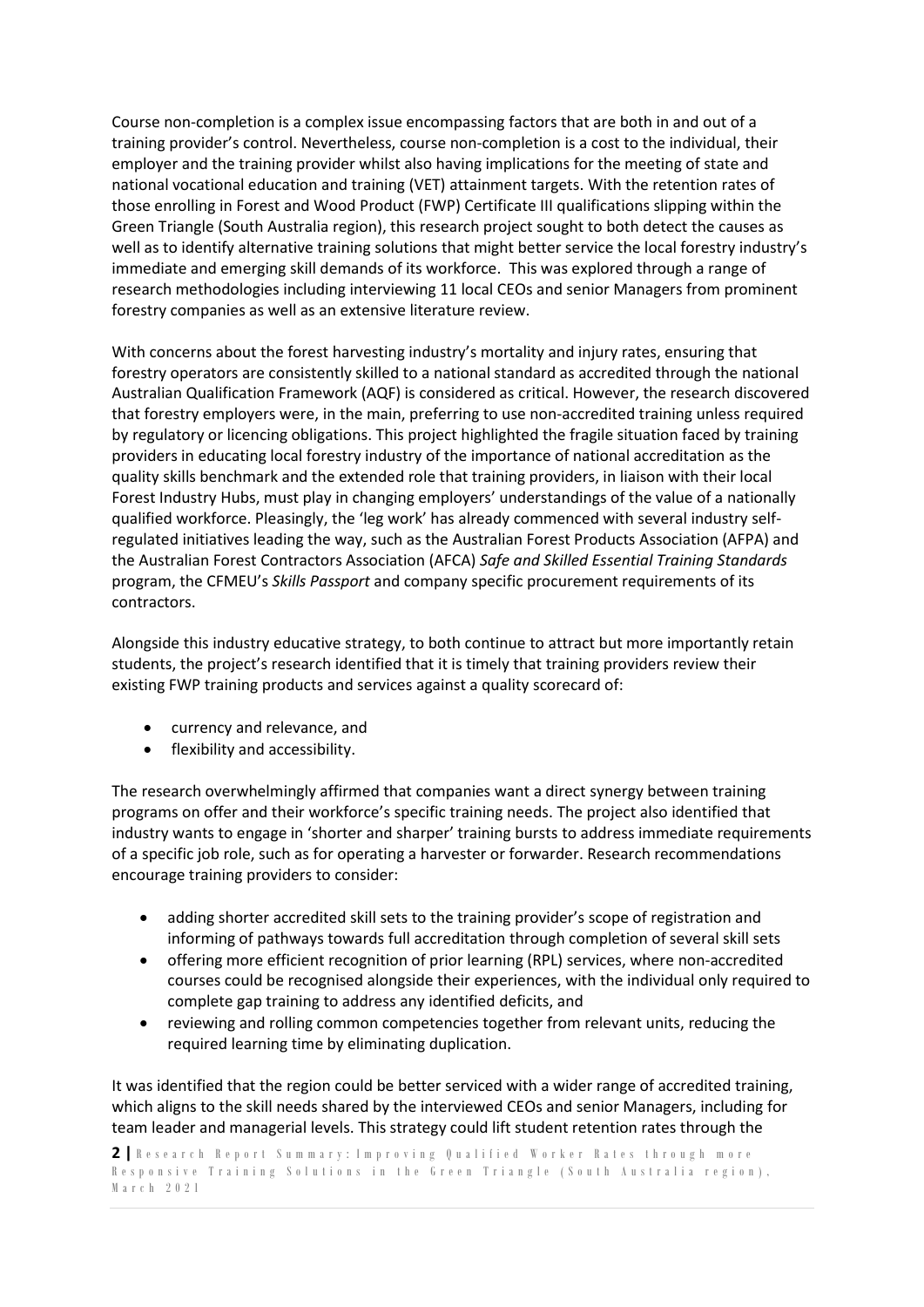assertion that low course attrition is fuelled by course relevance and most probably, that currently individuals are currently 'peg holed' into what was on offer against limited training provider scopes of registration. It was pleasing to note that Skills Impact<sup>1</sup> has identified and is currently progressing the development of a range of innovative units of competency and skill sets to increase the currency of the FWP Training Package, which address skills in demand, including:

- introducing firefighting skills rather than the current fire prevention
- strengthening bushfire management
- developing AI and other technologically advanced equipment operating skills, as well as skills in the use of Lighting Detection and Ranging (LiDAR) technology and drones to collect forest data, and
- addressing emerging mental health first aid.

Course accessibility was equally an important issue in supporting student progression with a clear indication that training providers need to innovate in ways that better cater to both the forestry industry's shift work cycles and the dispersity of its employees, who predominantly work in remote locations. The project identified virtual delivery, using video-conferencing software, and supported with e-learning activities are one way that training providers may extend their reach as well as remain connected with their students. Encouragingly, a strong number of project CEOs and senior Managers (60%) believed that their employees were ready to undertake e-study options.

The Green Triangle (South Australia region) is an important economic centre for forest and related wood products for South Australia (SA). Local industry spoke loud and clearly through this project, however the challenge for training providers is to determine the levels of investment required for service innovation against the realities of operating viable businesses in a specialist and thin market.

#### **The project recommended that training providers servicing the Green Triangle (South Australia region) consider:**

#### **Offering Better Training Products and Services**

*(ensuring product and service viability/sustainability and a strong forecasted ROI through the preparation of individualised business cases)*

- a) review the training provider's existing scope of registration to ensure servicing of the forestry harvest sector's skill needs and where appropriate, introduce pathways from Certificate II through to at least Certificate IV full qualification levels in a priority order
- b) introduce relevant accredited skill sets in a priority order and ensure their inclusion on the South Australian (SA) *Subsidised Training List (STL)* through application
- c) review all existing and planned qualifications on scope of registration for duplication and update training products through 'clustering' the delivery in order to reduce the scheduled course training durations
- d) consider the incremental introduction of a virtual and on-line delivery service model as an alternative option where appropriate and draw from the model agriculture training providers' best practice approaches

**<sup>3</sup>** | Research Report Summary: Improving Qualified Worker Rates through more Responsive Training Solutions in the Green Triangle (South Australia region), M a r c h 2 0 2 1 <sup>1</sup> Skills Impact is the national Service Skills Organisation, which supports the Forest Management and Harvesting Industry Reference Committee (IRC) with responsibility for the national FWP Training Package